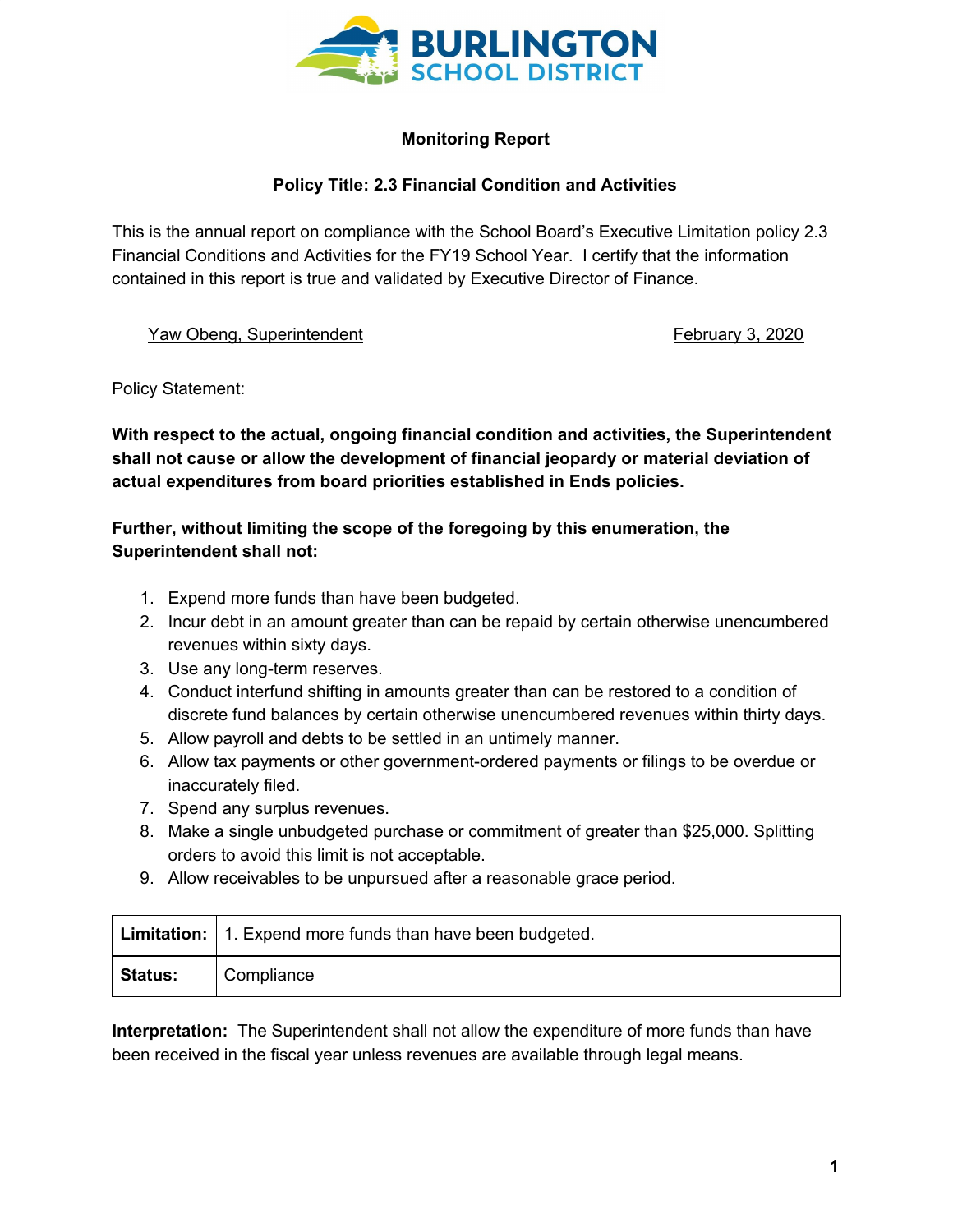

**Evidence:** An independent audit for [Fiscal](https://www.bsdvt.org/wp-content/uploads/2020/01/Burlington-SD-FY19-Audit.pdf) Year 2019 and the accompanying [management](https://www.bsdvt.org/wp-content/uploads/2020/01/Burlington-SD-FY19-Management-Letter.pdf) [letter](https://www.bsdvt.org/wp-content/uploads/2020/01/Burlington-SD-FY19-Management-Letter.pdf) are available on the BSD website. During the course of Fiscal Year 2019, the School Board received monthly reports on the status of revenue and spending from the General Fund (example of monthly [variance](https://go.boarddocs.com/vt/bsdvt/Board.nsf/files/B96HWP48E818/$file/January%202019%20Variance%20Report.pdf) report). The audit confirms that General Fund expenditures were within budgeted amounts (see page 73, Schedule 1). The District produced an operating surplus.

The District does not receive all of its budgeted revenue at the start of the fiscal year. Revenues are received throughout the year. The state Education Fund, the District's largest source of revenues, makes periodic payments to the District on a predetermined schedule. Therefore, at various times during the year, actual expenditures exceed actual revenues; however, total spending did not exceed estimated total revenue at any point.

Certain revenues, such as grant funds, are difficult to budget precisely and result in actual revenues that differ from estimates due to the fact that grant awards are not typically available in time to be incorporated into the budget development process. Despite these variances, the District works to ensure that spending from these sources does not exceed the anticipated revenues.

|                | <b>Limitation:</b> 2. Incur debt in an amount greater than can be repaid by certain otherwise<br>unencumbered revenues within sixty days. |
|----------------|-------------------------------------------------------------------------------------------------------------------------------------------|
| <b>Status:</b> | Compliance                                                                                                                                |

**Interpretation:** The Superintendent shall not permit short-term borrowing of monies without a budgetary plan to repay such debt within 60 days.

**Evidence**: The Finance Committee received routine cash flow reports (see [BoardDocs](http://www.boarddocs.com/vt/bsdvt/Board.nsf/Public) each month for the cash flow [report\)](https://go.boarddocs.com/vt/bsdvt/Board.nsf/files/B96HWM48E814/$file/February%20Cash%20Flow%20Update.pdf). No short term borrowing occurred in FY19.

The District typically only incurs short term debt in order to maintain the cash flow necessary to meet payroll obligations and pay bills in a timely manner. Because the District does not receive all of its budgeted revenue at the start of the fiscal year, and because state Education Fund payments are intermittent, there are periods when available cash can potentially approach zero. The Director of Finance is responsible for ensuring the District borrows funds during these periods. Repayment occurs as soon as possible to minimize borrowing costs.

|                | Limitation:   3. Use any long-term reserves. |
|----------------|----------------------------------------------|
| <b>Status:</b> | Compliance                                   |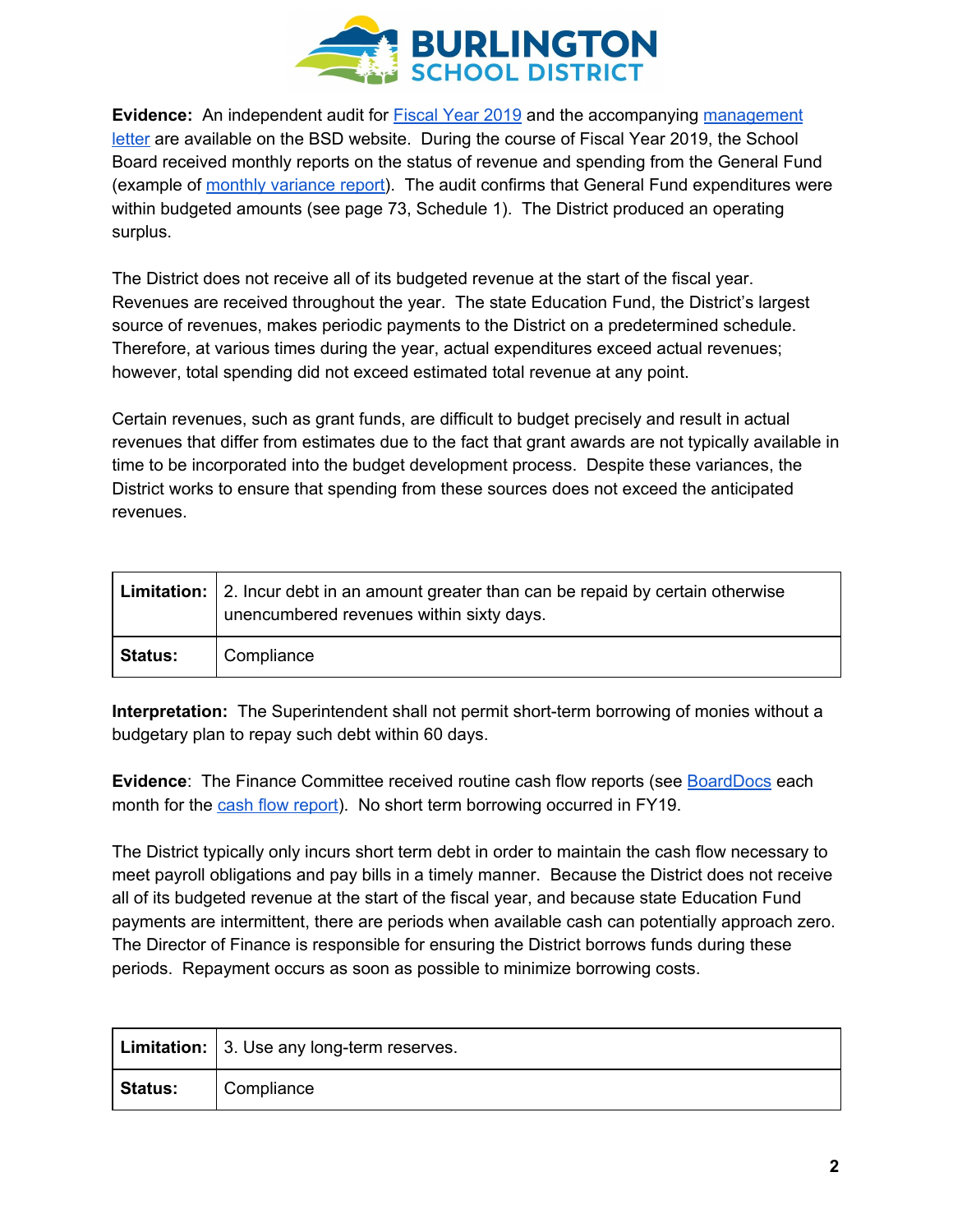

**Interpretation:** The Superintendent shall not permit the use of any long-term reserves for any purpose other than indicated at the time these specific reserves are created. Reserves must be created by the electorate and the use must be approved by voters.

**Evidence:** The Burlington School District does not currently have any established reserves. No reserves are reported in the [FY19](https://www.bsdvt.org/wp-content/uploads/2020/01/Burlington-SD-FY19-Audit.pdf) audit.

|                | <b>Limitation:</b> $\vert$ 4. Conduct interfund shifting in amounts greater than can be restored to a<br>condition of discrete fund balances by certain otherwise unencumbered<br>revenues within thirty days. |
|----------------|----------------------------------------------------------------------------------------------------------------------------------------------------------------------------------------------------------------|
| <b>Status:</b> | Compliance                                                                                                                                                                                                     |

**Interpretation:** The Superintendent shall not permit unbudgeted transfers of monies between funds if such transfers would produce a fund balance deficit unless those monies can be restored to the originating fund within 30 days.

**Evidence:** Interfund transfers occur when budgeted, required by law, or in order to eliminate fund balance deficits in restricted, committed or assigned funds. In some cases, interfund transfers are used for payment for services between different school operations. For example, in FY19, a funds were transferred from general funds to the Food Service enterprise fund to both pay for food for afterschool programs (\$91,865, payment for services) and to compensate the Food Service fund for delinquent meal accounts (\$23,478, required by law). These transfers are reflected in the Net Position table on page 9 of the [FY19](https://www.bsdvt.org/wp-content/uploads/2020/01/Burlington-SD-FY19-Audit.pdf) audit, which shows transfers out of Government Activities (general funds) of \$115,343 and into Enterprise Activities (Food Service fund) of \$115,343.

|         | Limitation:   5. Allow payroll and debts to be settled in an untimely manner. |
|---------|-------------------------------------------------------------------------------|
| Status: | Compliance                                                                    |

**Interpretation:** The Superintendent shall ensure that material payroll and debt obligations are paid in accordance with standard legal procedures and obligations.

**Evidence:** Payroll is processed 8 to 10 times per month over 5 different payroll groups, 10 bargaining units, and nonunion employees. In the event that errors or omissions are identified, a special payment is issued to the affected employee; these instances are rare. The fiscal year 2019 [management](https://www.bsdvt.org/wp-content/uploads/2020/01/Burlington-SD-FY19-Management-Letter.pdf) letter did not identify any concerns with current practice. Payments to vendors are typically timely, and the vast majority of invoices are paid within 30 days of receipt. The most frequent cause of delayed vendor payments is the summer period when certain staff is not working and therefore unable to submit or approve invoices. This will remain a challenge as long as principals and administrative assistants are not required to work during the summer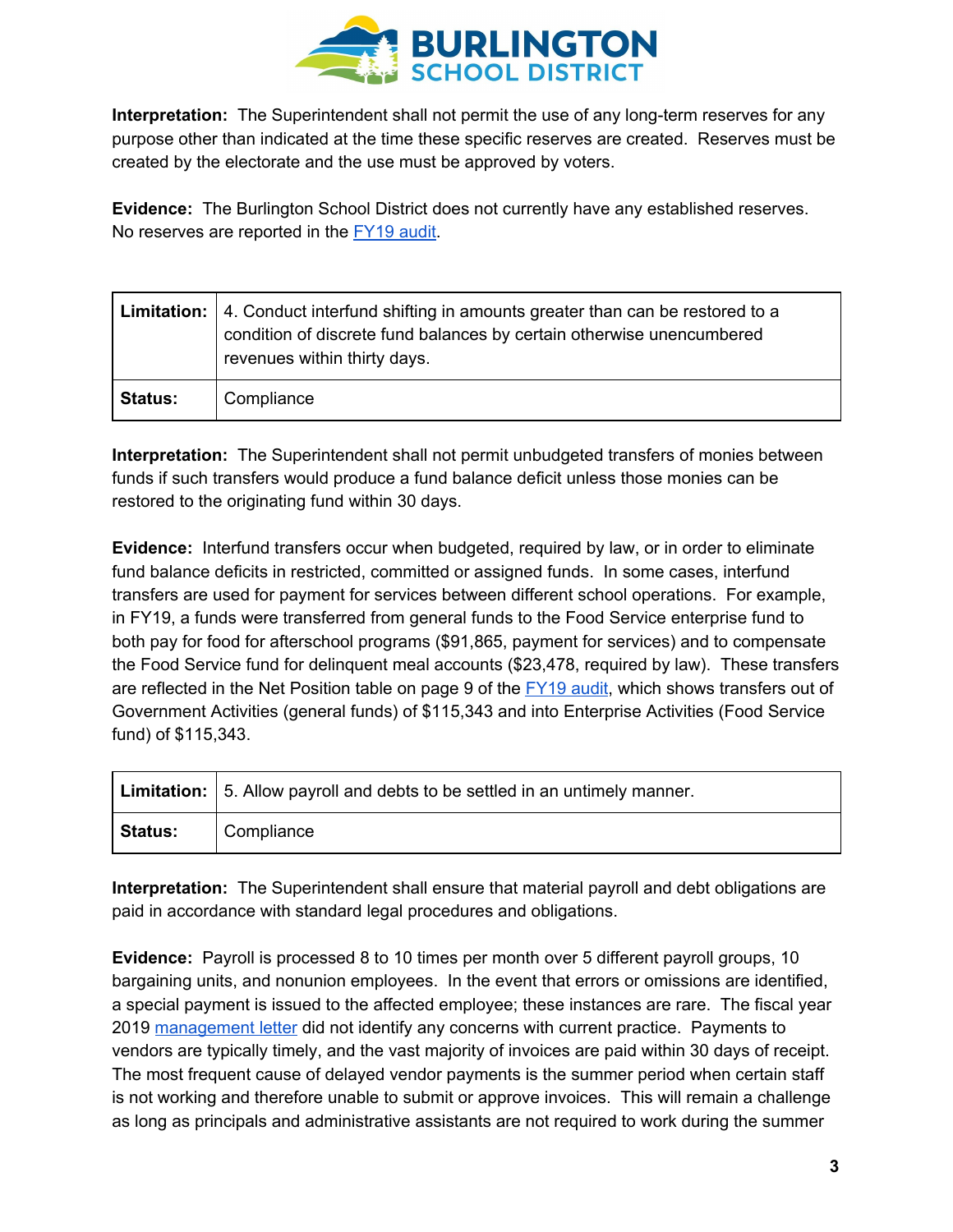

months. As required by statute, the entire Board later approves each warrant by Board resolution on the monthly consent agenda (see [BoardDocs](http://www.boarddocs.com/vt/bsdvt/Board.nsf/Public) for the monthly [warrants\)](https://go.boarddocs.com/vt/bsdvt/Board.nsf/files/B96HWR48E81C/$file/January%202019%20Warrants.pdf).

Capital debt is paid periodically throughout the year. Because it is the City of Burlington's general obligation to repay this debt to bondholders, the City has assumed responsibility for making these payments in a timely manner. The Burlington School District's responsibility is to transfer funds to the City. The District works with the City to ensure the timing and amount of each transfer is accurate, and no complaints have been received regarding this arrangement.

|                | <b>Limitation:</b> 6. Allow tax payments or other government-ordered payments or filings to be<br>overdue or inaccurately filed. |
|----------------|----------------------------------------------------------------------------------------------------------------------------------|
| <b>Status:</b> | Compliance                                                                                                                       |

**Interpretation:** The Superintendent shall ensure that tax and other government payments and obligations shall be paid within prescribed deadlines.

**Evidence:** The [FY19](https://www.bsdvt.org/wp-content/uploads/2020/01/Burlington-SD-FY19-Audit.pdf) audit did not note any instances of late payments. Other than payroll taxes, which are remitted to the IRS immediately upon the issuance of each payroll, the District does not make tax payments. In some instances, the District could be required to repay grant revenues received in excess of expenditures. These repayments are made upon request; however, many grantors allow the funds to be retained until spent. State-required financial reports are typically filed on a timely basis to ensure related revenue payments are not delayed. Migration to a new financial software system and staff turnover in the Business Office delayed some filings in FY19, but these filings have been completed and all associated funds have been received.

|         | Limitation:   7. Spend any surplus revenue |
|---------|--------------------------------------------|
| Status: | Compliance                                 |

**Interpretation:** The Superintendent shall not spend surplus revenue unless permitted by law and Board action.

**Evidence:** State law requires surplus revenues to be carried forward as revenues into the new year unless other permitted uses are authorized by voters (16 [V.S.A.](http://legislature.vermont.gov/statutes/section/16/009/00567) § 567). Surplus funds were spent in FY19 as budgeted and in accordance with this law. The use of these funds was [presented](https://go.boarddocs.com/vt/bsdvt/Board.nsf/files/AUVMNJ59ED8C/$file/20180109%20Budget%20Process%20Update.pdf) to the Board on January 9, 2018 (see slide 27 "Application of FY17 Surplus") and was included in the Board-approved FY19 budget (see slide 31 "Application of FY17 Surplus" from Board Adopted Budget [presentation\)](https://go.boarddocs.com/vt/bsdvt/Board.nsf/files/AVGKD450CF05/$file/20180124%20Board%20Approved%20Budget%20Presentation.pdf). Grant revenues and other special fund revenues are